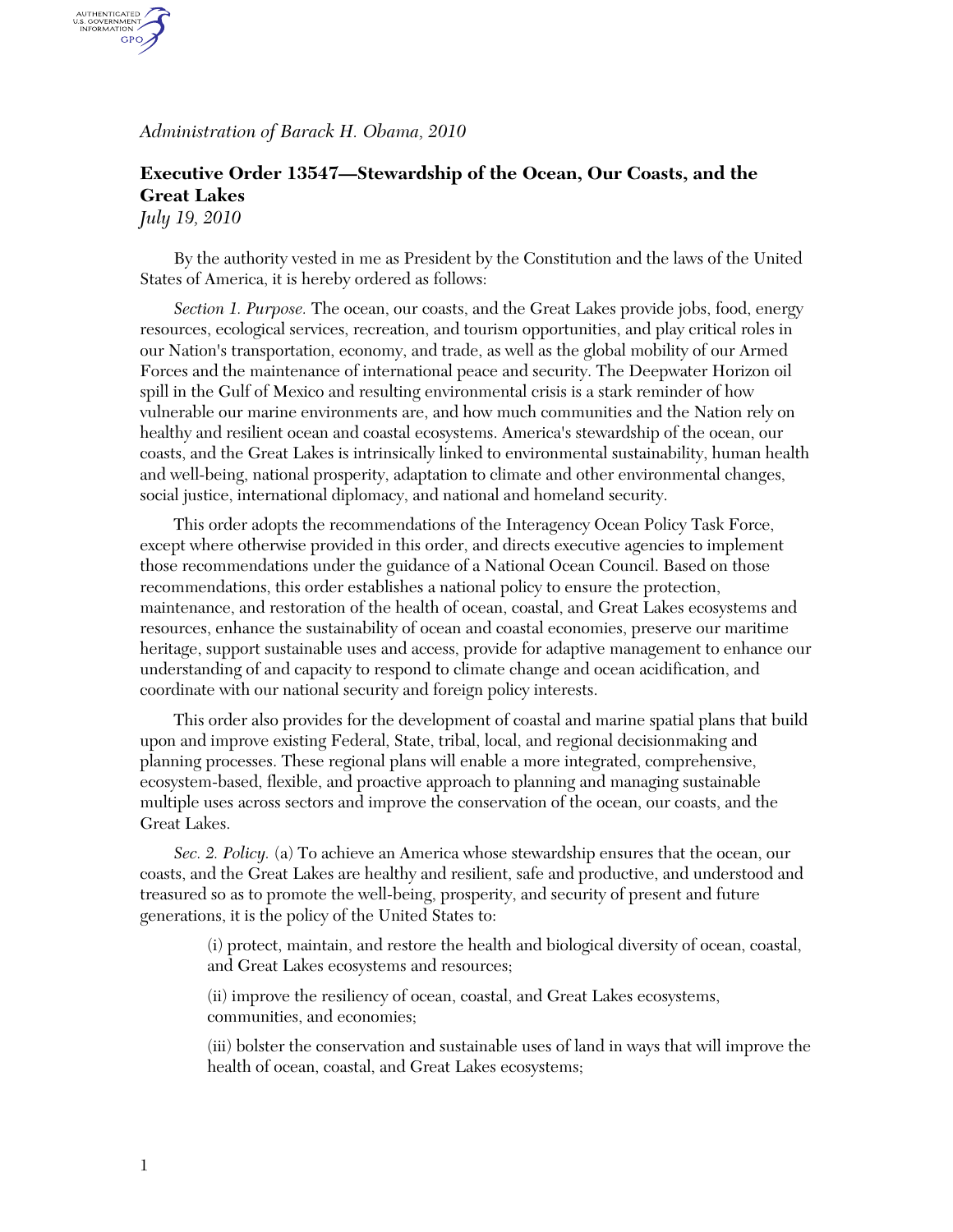(iv) use the best available science and knowledge to inform decisions affecting the ocean, our coasts, and the Great Lakes, and enhance humanity's capacity to understand, respond, and adapt to a changing global environment;

(v) support sustainable, safe, secure, and productive access to, and uses of the ocean, our coasts, and the Great Lakes;

(vi) respect and preserve our Nation's maritime heritage, including our social, cultural, recreational, and historical values;

(vii) exercise rights and jurisdiction and perform duties in accordance with applicable international law, including respect for and preservation of navigational rights and freedoms, which are essential for the global economy and international peace and security;

(viii) increase scientific understanding of ocean, coastal, and Great Lakes ecosystems as part of the global interconnected systems of air, land, ice, and water, including their relationships to humans and their activities;

(ix) improve our understanding and awareness of changing environmental conditions, trends, and their causes, and of human activities taking place in ocean, coastal, and Great Lakes waters; and

(x) foster a public understanding of the value of the ocean, our coasts, and the Great Lakes to build a foundation for improved stewardship.

(b) The United States shall promote this policy by:

(i) ensuring a comprehensive and collaborative framework for the stewardship of the ocean, our coasts, and the Great Lakes that facilitates cohesive actions across the Federal Government, as well as participation of State, tribal, and local authorities, regional governance structures, nongovernmental organizations, the public, and the private sector;

(ii) cooperating and exercising leadership at the international level;

(iii) pursuing the United States' accession to the Law of the Sea Convention; and

(iv) supporting ocean stewardship in a fiscally responsible manner.

*Sec. 3. Definitions.* As used in this order:

(a) "Final Recommendations" means the *Final Recommendations of the Interagency Ocean Policy Task Force* that shall be made publicly available and for which a notice of public availability shall be published in the *Federal Register.*

(b) The term "coastal and marine spatial planning" means a comprehensive, adaptive, integrated, ecosystem-based, and transparent spatial planning process, based on sound science, for analyzing current and anticipated uses of ocean, coastal, and Great Lakes areas. Coastal and marine spatial planning identifies areas most suitable for various types or classes of activities in order to reduce conflicts among uses, reduce environmental impacts, facilitate compatible uses, and preserve critical ecosystem services to meet economic, environmental, security, and social objectives. In practical terms, coastal and marine spatial planning provides a public policy process for society to better determine how the ocean, our coasts, and Great Lakes are sustainably used and protected—now and for future generations.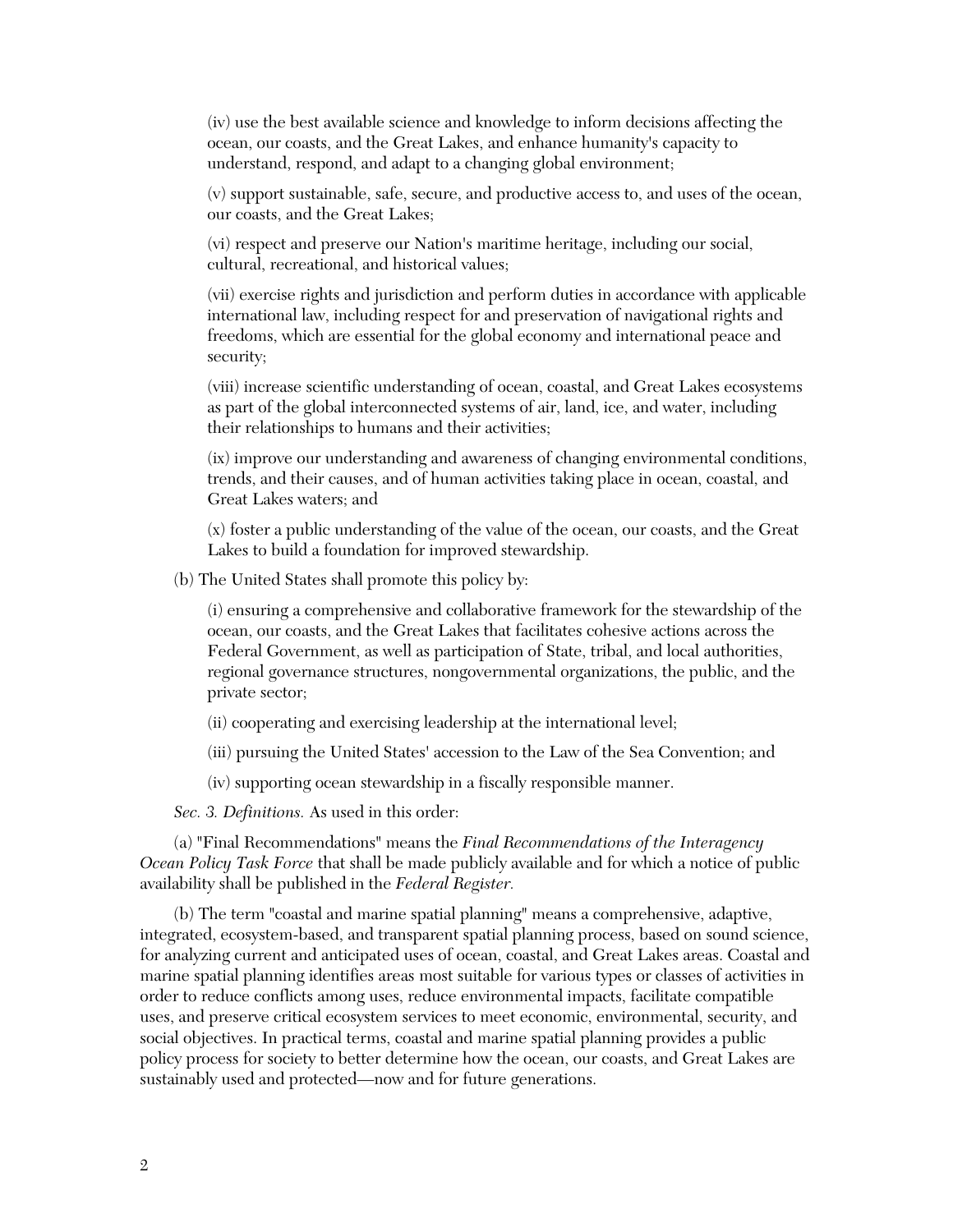(c) The term "coastal and marine spatial plans" means the plans that are certified by the National Ocean Council as developed in accordance with the definition, goals, principles, and process described in the Final Recommendations.

*Sec. 4. Establishment of National Ocean Council.* (a) There is hereby established the National Ocean Council (Council).

(b) The Council shall consist of the following:

(i) the Chair of the Council on Environmental Quality and the Director of the Office of Science and Technology Policy, who shall be the Co-Chairs of the Council;

(ii) the Secretaries of State, Defense, the Interior, Agriculture, Health and Human Services, Commerce, Labor, Transportation, Energy, and Homeland Security, the Attorney General, the Administrator of the Environmental Protection Agency, the Director of the Office of Management and Budget, the Under Secretary of Commerce for Oceans and Atmosphere (Administrator of the National Oceanic and Atmospheric Administration), the Administrator of the National Aeronautics and Space Administration, the Director of National Intelligence, the Director of the National Science Foundation, and the Chairman of the Joint Chiefs of Staff;

(iii) the National Security Advisor and the Assistants to the President for Homeland Security and Counterterrorism, Domestic Policy, Energy and Climate Change, and Economic Policy;

(iv) an employee of the Federal Government designated by the Vice President; and

(v) such other officers or employees of the Federal Government as the Co-Chairs of the Council may from time to time designate.

(c) The Co-Chairs shall invite the participation of the Chairman of the Federal Energy Regulatory Commission, to the extent consistent with the Commission's statutory authorities and legal obligations, and may invite the participation of such other independent agencies as the Council deems appropriate.

(d) The Co-Chairs of the Council, in consultation with the National Security Advisor and the Assistant to the President for Homeland Security and Counterterrorism, shall regularly convene and preside at meetings of the Council, determine its agenda, direct its work, and, as appropriate to address particular subject matters, establish and direct committees of the Council that shall consist exclusively of members of the Council.

(e) A member of the Council may designate, to perform committee functions of the member, any person who is within such member's department, agency, or office and who is (i) an officer of the United States appointed by the President, (ii) a member of the Senior Executive Service or the Senior Intelligence Service, (iii) a general officer or flag officer, or (iv) an employee of the Vice President.

(f) Consistent with applicable law and subject to the availability of appropriations, the Office of Science and Technology Policy and the Council on Environmental Quality shall provide the Council with funding, including through the National Science and Technology Council or the Office of Environmental Quality. The Council on Environmental Quality shall, to the extent permitted by law and subject to the availability of appropriations, provide administrative support necessary to implement this order.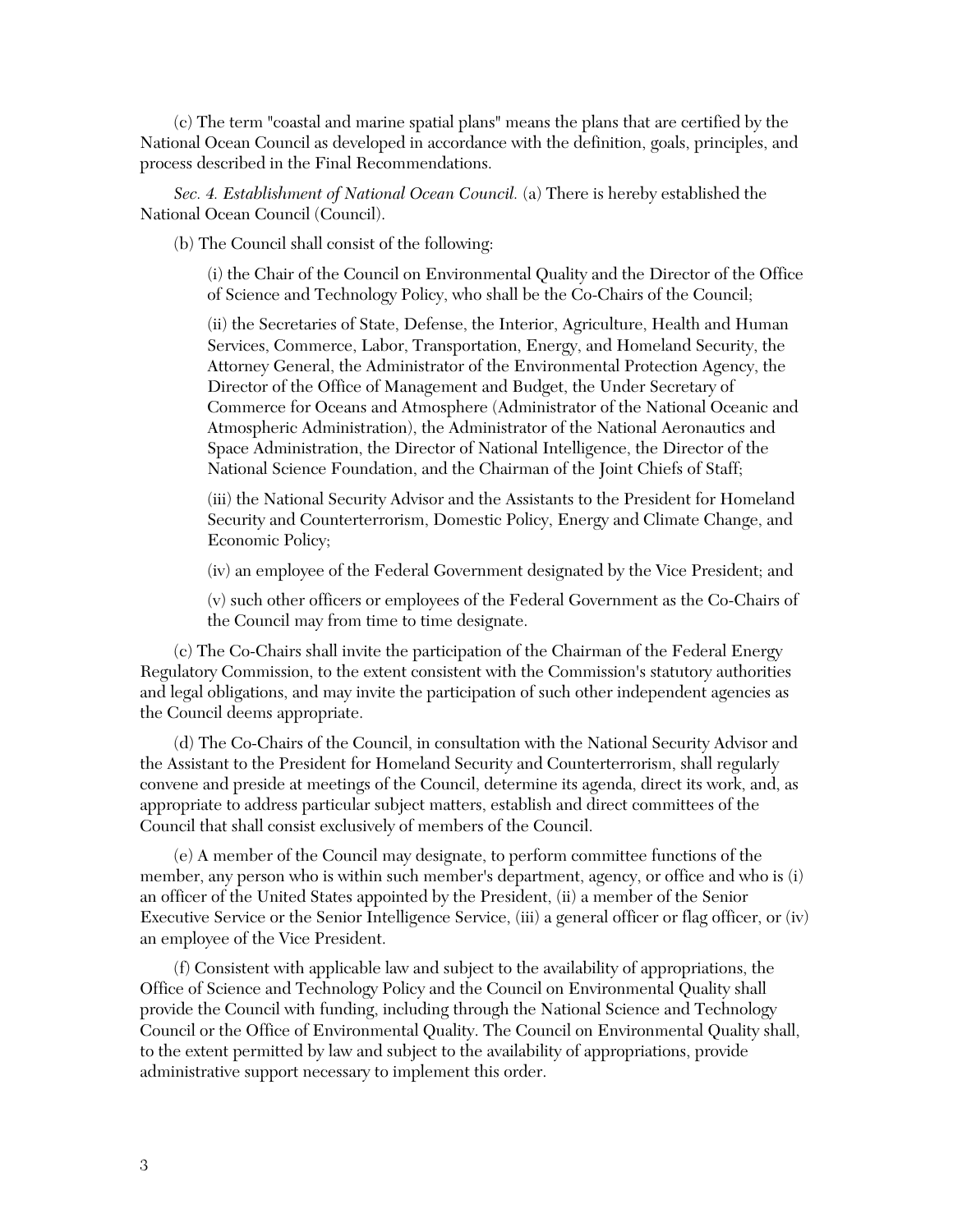(g) The day-to-day operations of the Council shall be administered by a Director and a Deputy Director, who shall supervise a full-time staff to assist the Co-Chairs in their implementation of this order.

*Sec. 5. Functions of the Council.* (a) The Council shall have the structure and function and operate as defined in the Final Recommendations. The Council is authorized, after the Council's first year of operation, to make modifications to its structure, function, and operations to improve its effectiveness and efficiency in furthering the policy set forth in section 2 of this order.

(b) To implement the policy set forth in section 2 of this order, the Council shall provide appropriate direction to ensure that executive departments', agencies', or offices' decisions and actions affecting the ocean, our coasts, and the Great Lakes will be guided by the stewardship principles and national priority objectives set forth in the Final Recommendations, to the extent consistent with applicable law. The Council shall base its decisions on the consensus of its members. With respect to those matters in which consensus cannot be reached, the National Security Advisor shall coordinate with the Co-Chairs and, as appropriate, the Assistants to the President for Energy and Climate Change, and Economic Policy, and the employee of the United States designated by the Vice President, subject to the limitations set forth in section 9 of this order, to present the disputed issue or issues for decision by the President.

*Sec. 6. Agency Responsibilities.* (a) All executive departments, agencies, and offices that are members of the Council and any other executive department, agency, or office whose actions affect the ocean, our coasts, and the Great Lakes shall, to the fullest extent consistent with applicable law:

> (i) take such action as necessary to implement the policy set forth in section 2 of this order and the stewardship principles and national priority objectives as set forth in the Final Recommendations and subsequent guidance from the Council; and

> (ii) participate in the process for coastal and marine spatial planning and comply with Council certified coastal and marine spatial plans, as described in the Final Recommendations and subsequent guidance from the Council.

(b) Each executive department, agency, and office that is required to take actions under this order shall prepare and make publicly available an annual report including a concise description of actions taken by the agency in the previous calendar year to implement the order, a description of written comments by persons or organizations regarding the agency's compliance with this order, and the agency's response to such comments.

(c) Each executive department, agency, and office that is required to take actions under this order shall coordinate and contribute resources, as appropriate, to assist in establishing a common information management system as defined in the Final Recommendations and shall be held accountable for managing its own information assets by keeping them current, easily accessible, and consistent with Federal standards.

(d) To the extent permitted by law, executive departments, agencies, and offices shall provide the Council such information, support, and assistance as the Council, through the Co-Chairs, may request.

*Sec. 7. Governance Coordinating Committee.* The Council shall establish a Governance Coordinating Committee that shall consist of 18 officials from State, tribal, and local